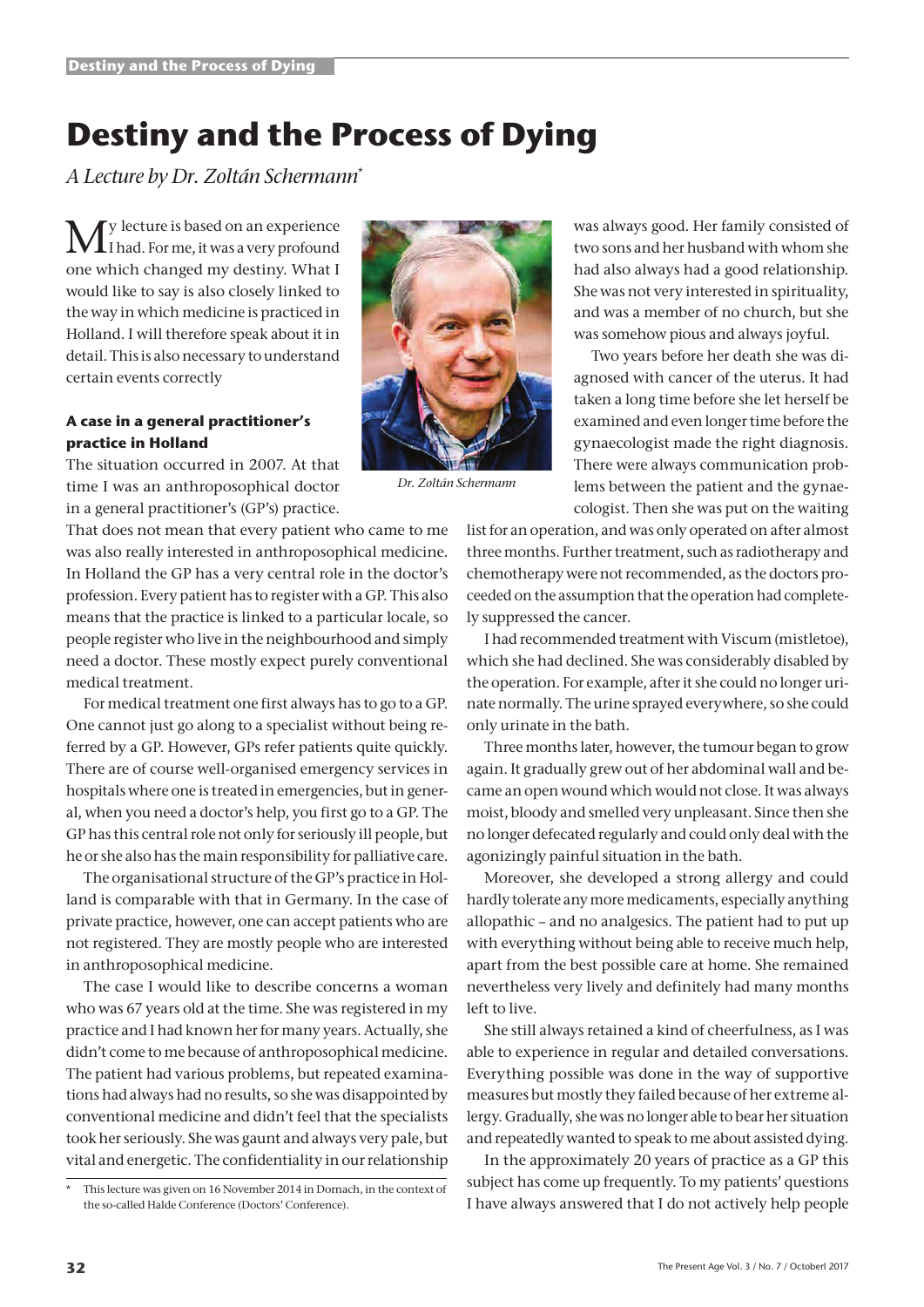to die. I shall come back to that. First, I'd like to outline the situation in Holland and in what situations one can find oneself as a GP.

### **Regulation of assisted dying in Holland**

In Holland assisted dying is something that is widely socially accepted. Since 2002 it has been governed by a legal framework about which discussions began already forty years ago. The first case of assisted dying reported to the authorities was in 1973. Under Mrs Els Borst as Health Minister a law was passed in 2002 which regulates assisted dying.

It is not the case that the law simply allows assisted dying. The law lays down criteria in accordance with which a request for assisted dying is assessed and conditions which the doctor has to fulfil.

One criteria is that a second, independent doctor additionally has to assess the situation. For about ten years courses on assisted dying have been provided for doctors. One of the doctors has to assess the request and make a recommendation.

Further criteria are that the patient's suffering is unbearable, that no improvement is possible, that the request for assisted dying has been a decision that has been well thought over, and that there is therefore no further, appropriate possibility to treat the problem. When assisted dying is to be allowed, a medical examiner must be involved. He or she makes an assessment and a report and submits this to the authorities. An examining commission judges after the event whether all the criteria were correctly fulfilled. If the doctor has done everything properly and carefully, then he is not subject to legal prosecution.

With this law Holland became the first state in the world where assisted dying is legalised under certain conditions. The second state was Belgium and the third, Switzerland. Many people have for a long time already regarded assisted dying as something to which they have a right.

Because the GP has such a central role, he or she cannot avoid this issue. Assisted dying is simply seen as part of a GP's field of work.

## **A fateful situation**

As I said, in the approximately 20 years of my career as a GP, the issue of assisted dying has regularly come up, but my answer was just as regular: no! That does not mean that I abandon these patients. I would show them how many effective possibilities there are to relieve pain and other difficulties. That there were therefore many alternatives to assisted dying. This always required detailed conversations and a great deal of time. Previously, I had always managed, in giving intensive palliative care and support, to enable

the patient to avoid assisted dying. They were always very strenuous but also very satisfying treatments. Sometimes I even thought that the patient might no longer be able to cope with the situation, but then it always happened that the patient died soon afterwards. The patient had thus been able to live out his or her destiny.

Once only I had to refer a patient to another GP, because he had decided on assisted dying and would accept nothing else. Repeated conversations were unfruitful and my suggestions were declined. The patient himself then demanded to be referred to another GP.

The situation with this woman was somewhat different, however. Never before had I experienced someone suffer so much from an illness. There was no effective way of relieving her suffering, not even a little. I could empathise with her request. Because I had been treating her for so long, I also did not find it right to refer her to another doctor. I stood there with nothing I could do. A really fateful situation. I simply could not avoid the issue.

I then really wrestled with myself over her request. Why did I not want to resort to assisted dying in her case? Just because we anthroposophical doctors don't do that? Or because I was afraid that she would not die at the right time? Or that I would interfere in her karma? – But what could I actually know of that?

Was I not just pushing her request, with which I now clearly empathised, away from me and hiding behind a rationalisation? Was I afraid of doing what the patient was demanding of me? Was I basically only a coward?

There remained no alternative. Pressed by necessity and still feeling unwilling I finally agreed. The woman was very relieved. After my agreement, she went on for two months, after which she called on me to fulfil my promise.

### **Reflections on the process of dying**

Before I go on, I must add two remarks. The first one concerns my perception of dying, the dying process.

When I look at the etheric body, I can perceive that the etheric body is just as large or perhaps slightly larger than the physical body. The physical body and etheric body are, as I see them, almost the same size. That's the case throughout life.

During my work as a GP I have been able to experience the death of a person quite a few times, mostly after a fatal illness. I have always been able to observe that the etheric body changes in a particular way at the moment of death. In the moment the soul leaves the body the etheric body changes. It expands to a certain extent so that it extends beyond the physical body, but the form of the physical body remains. At about the height of the navel the etheric body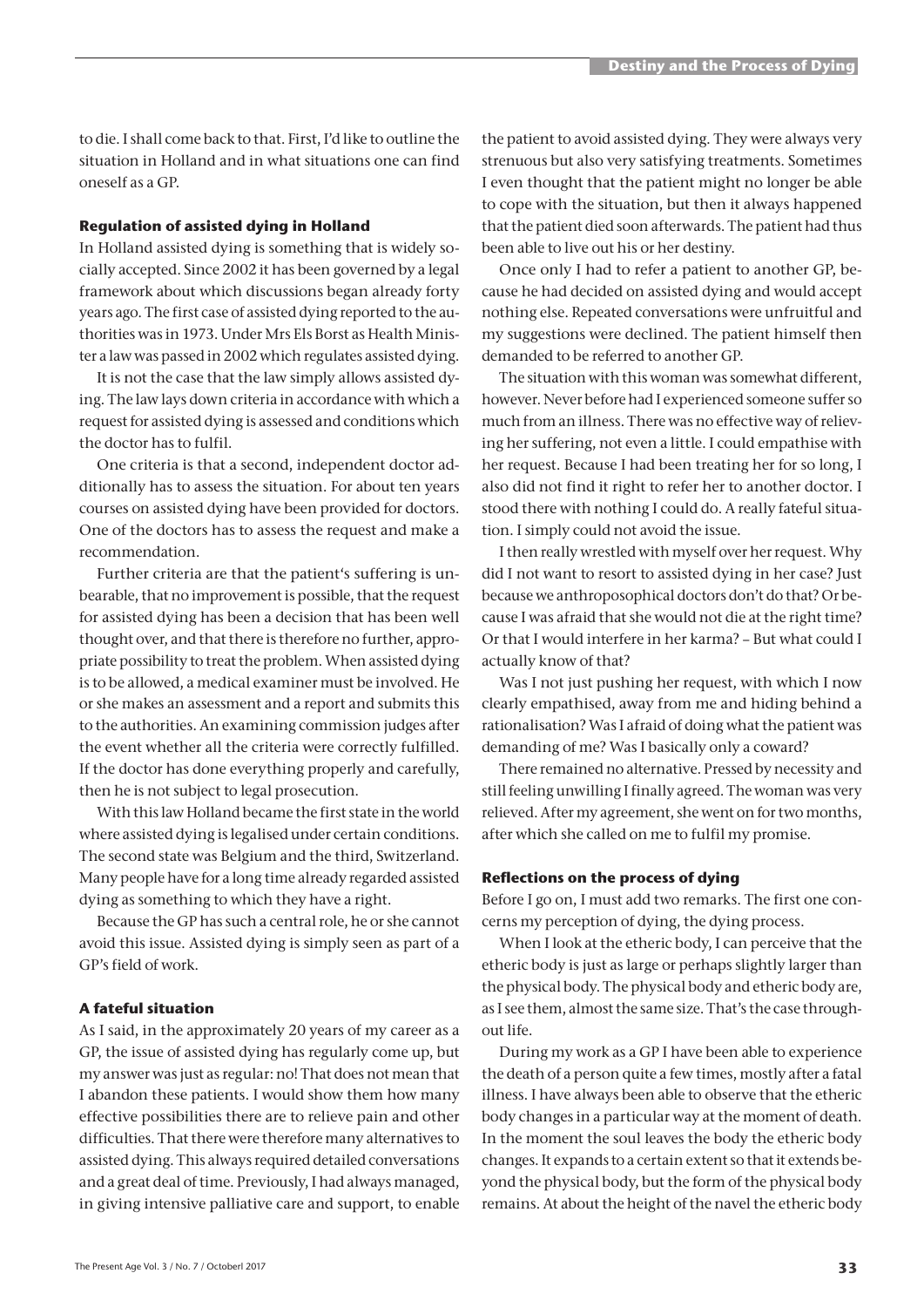begins to draw itself together and to rise up and stream out like a thread. The etheric body departs as a thin thread and disappears somewhere in the heights.

This process of the etheric body drawing together, streaming out and withdrawing from the physical body lasts about three days, until no more etheric substance is left and withdrawal ceases. Because I perceived this process many times, I checked to see what Rudolf Steiner writes about it:

"While man is joined to his physical body, the outer world enters his consciousness in images. After the physical body has been laid aside, he becomes aware of the experiences the astral body undergoes when unconnected with the outer world by physical sense organs. To begin with, the astral body has no essentially new experiences. Its still remaining connection with the etheric body stands in the way of any new experience. But it possesses in an enhanced degree the *memory* of the past earth life, which memory the etheric body - being still united with it – causes to appear in a vivid, all-embracing tableau. Such is the first experience of the human being after death. He sees his past life from birth till death in a vast series of pictures, simultaneously spread out before him. During his earthly life memory is only present while - in the waking state – man is united with his physical body. Moreover, it is only present to the limited extent the physical body permits. Yet to the soul itself nothing is lost; everything that has ever made an impression on the soul during this life is preserved. If the physical body were but a perfect instrument for the purpose, it would be possible for us at every moment to conjure up before the soul the whole of our past earthly life. At death all hindrance is removed, and while man still retains the etheric body he has a relatively perfect memory. This vanishes, however, in proportion as the etheric body loses the form it has while it indwelt the physical – a form which bears a fundamental likeness to the latter. This is also the reason why the astral body separates from the etheric body after a time. For the astral body can only remain united with the etheric body while the latter retains the imprint, the form that corresponds to the physical body."1

The second remark pertains to the way in which the dying process has to be assisted in Holland. The only way one may proceed is laid out precisely. Otherwise, the conditions of assisted dying are not fulfilled. I do not want to go into the moral side of assisted dying, but I want to clarify what actually happens.

After sufficient clarification of the whole situation of the patient, if assisted dying is legally permitted, it can be carried out. How the doctor has to proceed is precisely prescribed. Two medications must be employed which are otherwise used for anaesthesia and surgery. The one,

thiopental, is a barbiturate, while the other, rocuronium, is a muscle relaxant. First, a very high dose (2 grams) of thiopental is added. This induces anaesthesia. A very high dose of rocuronium is then injected intravenously. Soon after this is injected, the patient dies.

### **It became clear to me where the lie is...**

I therefore had to keep to my promise; the time had come for which I, as well as the patient and her husband had thoroughly prepared. They had said their farewells and had talked over everything that was necessary for them. They were both convinced that assisted dying was right and that it was the right time. I came at the appointed time and found her on her sickbed. Only her husband was with her. Once again, I asked if everything was as she wanted it. She said yes and asked me to carry out the procedure.

So first I injected the barbiturate, and then the curare. I waited for the moment of death to see what would happen.

Then something completely different occurred which I had not expected. Instead of the gentle withdrawal of the etheric body, as I described before, the etheric body swelled up. It swelled up powerfully and exploded in countless pieces. The room was full of shimmeringly bright and swirling shreds. The process only lasted a short time, less than a minute, then everything dissolved and disappeared. The light in the room became dim as it was before and her husband seemed not to have noticed anything.

And I sat there, the syringe still in my hand. I was very, very shocked. Much became immediately clear to me. Immediately clear where the lie is. It is not only about premature death, and also not about the complete process of the illness. It goes much, much deeper, much further.

Here is a quotation from Rudolf Steiner:

"But when the physical body has fallen away, the etheric body is freed. And now this etheric body brings forth all the fruits of the life we have lived through up to our death. That is also the reason why it presents the whole life-panorama that spreads out before us for a few days, the tableau of finished earth life, so that we may learn and acquire from this panorama everything that can be extracted from our past experiences.[…] The astral body never enters the etheric body in a way that allows it to make use of what the etheric body has developed in the present incarnation. But after death it does so. It is related to the etheric body in a way that lets it feel and perceive and sense the fruits gathered from the life just ended. And when, a few days later, the astral body separates from the etheric, the entire product of that life is contained in the astral body as the result of the astral body's having drawn it out of the etheric body during the days it has spent there. The astral body needs to spend only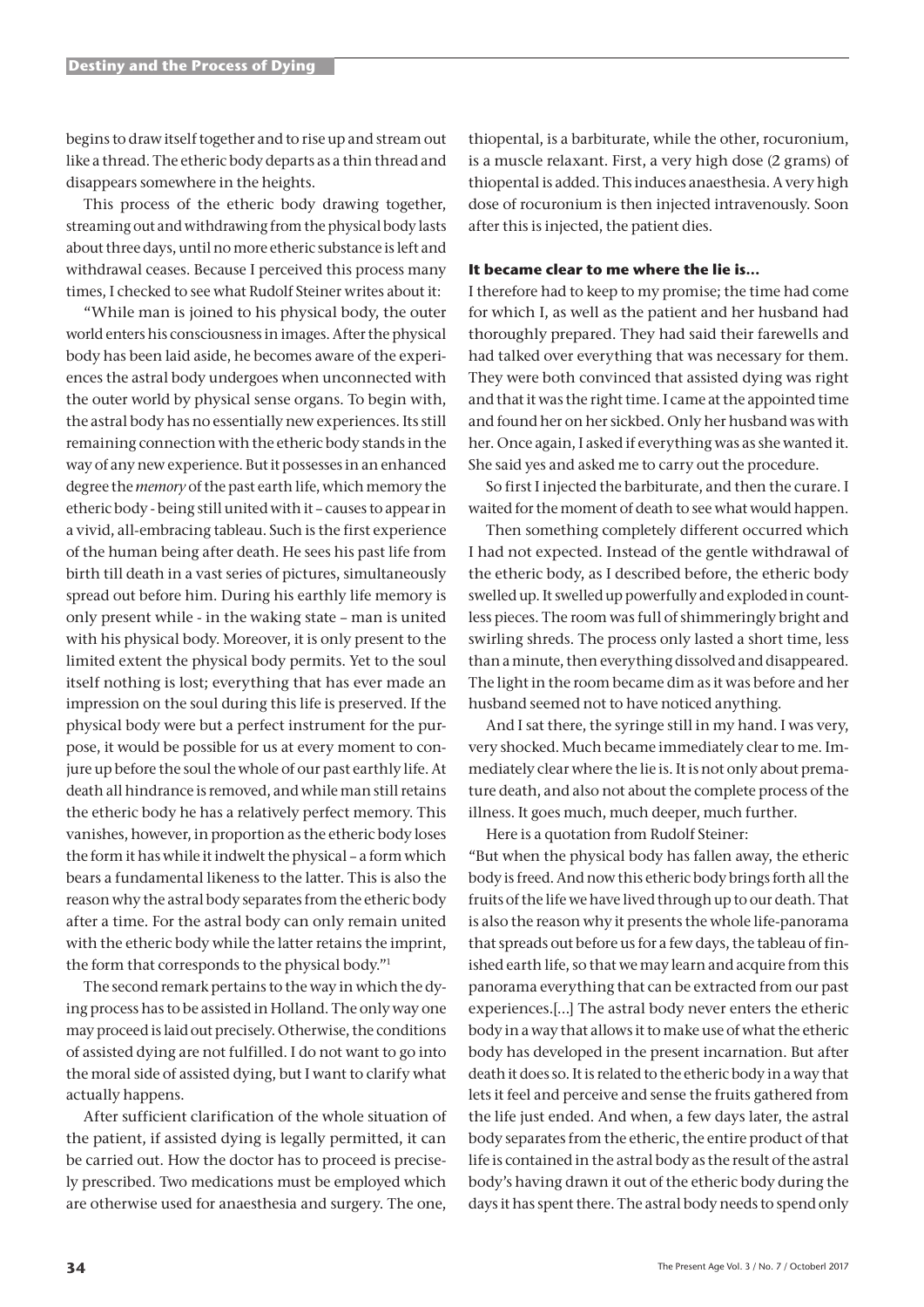those few days in the liberated etheric body to live through everything that an incarnation has brought forth. But it takes a long time to shape what it has thus experienced so that a new earth life can be fashioned from it."2

People believe they are being merciful when they help someone. To help someone who can no longer endure his suffering from an illness. And afterwards everyone is supposed to be satisfied. That woman's husband is to this day. But actually something quite different has happened. One does something that, viewed externally, seems helpful and human. But what happens? This human being is catapulted into the cosmos without a post-mortem experience of remembering, without a post-mortem vision of his life panorama, and without spiritual light, because his etheric body explodes.4

Once again a quotation from Rudolf Steiner: "Now, you see, just as in the life between birth and death the Ego must be a continuous thread, which may not at any time during daily life lose the possibility of remembering what has happened since that point in childhood to which one can go back, so must it be also in the life between death and rebirth. There, too, we must always have the possibility of preserving our Ego. Now this possibility is given us, and it is given us through the fact that the first days after death are passed in the manner we have often described. Immediately after death a man has before him, as in a mighty picture, the life which has just run its course. For several days he goes back over his whole past life, but always so that the whole life is there before him. It lies before him as in a great panorama. Now, of course, if observed more closely, it turns out that these days in their review of the past life, are as it were endowed with a certain power of observation. In a sense we regard the life during these days from the standpoint of the Ego. We see in particular everything in which our Ego was interested. We see the relations which we have with a person, but we see them in a connection with the results we ourselves obtained from them. Thus we do not regard things quite objectively, but see all that has borne fruit for ourselves. Man sees himself everywhere as the centre. And that is extremely necessary. For from these days when he thus sees everything which has been fruitful for him, arises that inner strength and force which he needs in the whole of his life between death and rebirth, in order there to be able firmly to retain the thought of the Ego. For we owe the power of being able to retain the Ego between death and rebirth to this vision of the last life; the power to do so really proceeds from this. And I must again specially emphasise this, even if I have said it before — the moment of death is of extraordinary significance."3

### **A serious encounter**

But there was more. Because I was so shocked, I was perhaps a bit loosened up and could perceive more.

Suddenly I became aware of an angelic form. It stood to the left of the dead woman. A tall and serious figure, frightening and powerful. I could sense how its power and might extended far beyond human power and could not be compared with it. It is often described in encounters with angels that the angel says, "fear not." It was clear to me that he had been waiting for me to notice him. But he did not say anything, he just looked at me seriously. It became clear to me that I had interfered with his work.

He came to me, held out his hand and pointed at me. And he wrote in me. I felt that he was writing in my bones. He looked at me, imprinted something in my bones and then disappeared. At that moment I had not understood at all what he had written in my bones. But I felt somehow relieved that he had done that. I literally felt right down into my bones that I would one day get the chance to make this good again. The threads are already spun. He will bring us together again.

### **The necessary development of consciousness**

I am convinced that the explosion of the etheric body was directly connected to the medicaments. In all the other situations in which it had been necessary to use conventional medicines in the final stages of illness, I never saw something of this kind. I mean for example morphine, strong sedatives, tranquillisers etc.

Here one can recognise very precisely how the ahrimanic element works. Society develops a procedure, a system. There is a precisely laid-out procedure that seems proper and is even recognised in law. It is a procedure which provides relief for hopeless suffering. It is effective, reliable and elegant as well as intelligent, reasonable and hygienic. Who can say anything against it?

But something very different, something hidden and invisible, is going on. People who undergo this procedure are thrust out of their karma, and lose their way in the post-mortem world. The ahrimanic element works all the more effectively, because the procedure compulsively prescribes that exactly those means must be used that will cause the bursting apart of the etheric body. But it is precisely the materialistic world view that will never notice this. One can even observe how the system establishes itself and spreads. It is similar to computerised automation, which no-one can stop. This is exactly what also applies to assisted dying.

In 2013 in Holland about 14,500 requests for assisted dying were registered. Of those, about 4,800 were carried